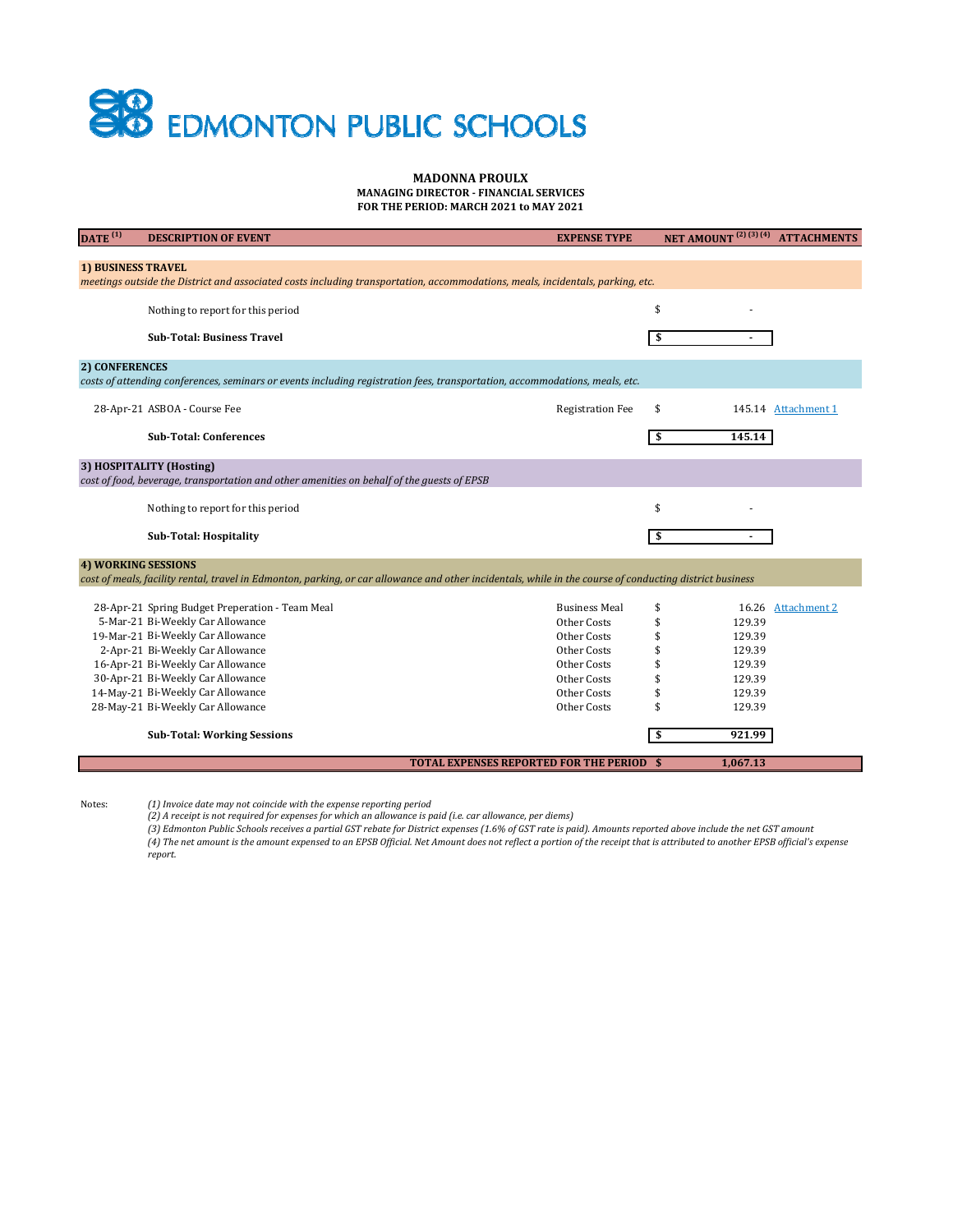## **INVOICE**



| <b>BILLED TO</b>                                                                           | INVOICE NO.                                                                         |              |
|--------------------------------------------------------------------------------------------|-------------------------------------------------------------------------------------|--------------|
| Madonna Proulx                                                                             | DATE                                                                                | Apr 12, 2021 |
| <b>Edmonton Public Schools</b><br>One Kingsway Centre for Education<br>Edmonton AB T5H 4G9 | <b>AMOUNT</b>                                                                       | \$150.00     |
|                                                                                            | Please note that amounts are inclusive of 5% GST<br><b>GST Registration Number:</b> |              |
| <b>Ethical Analysis</b>                                                                    |                                                                                     | \$150.00     |
| Subtotal                                                                                   |                                                                                     | \$150.00     |
| <b>Total</b>                                                                               |                                                                                     | \$150.00     |
|                                                                                            |                                                                                     |              |
|                                                                                            |                                                                                     |              |

\$150.00 Total:

Assoc at on of Schoo Bus ness Off c a s of A berta

P ease rem t your payment to ASBOA, #1200, 9925 109 Street, Edmonton, AB 5K2 8 Phone: (780) 451 7103